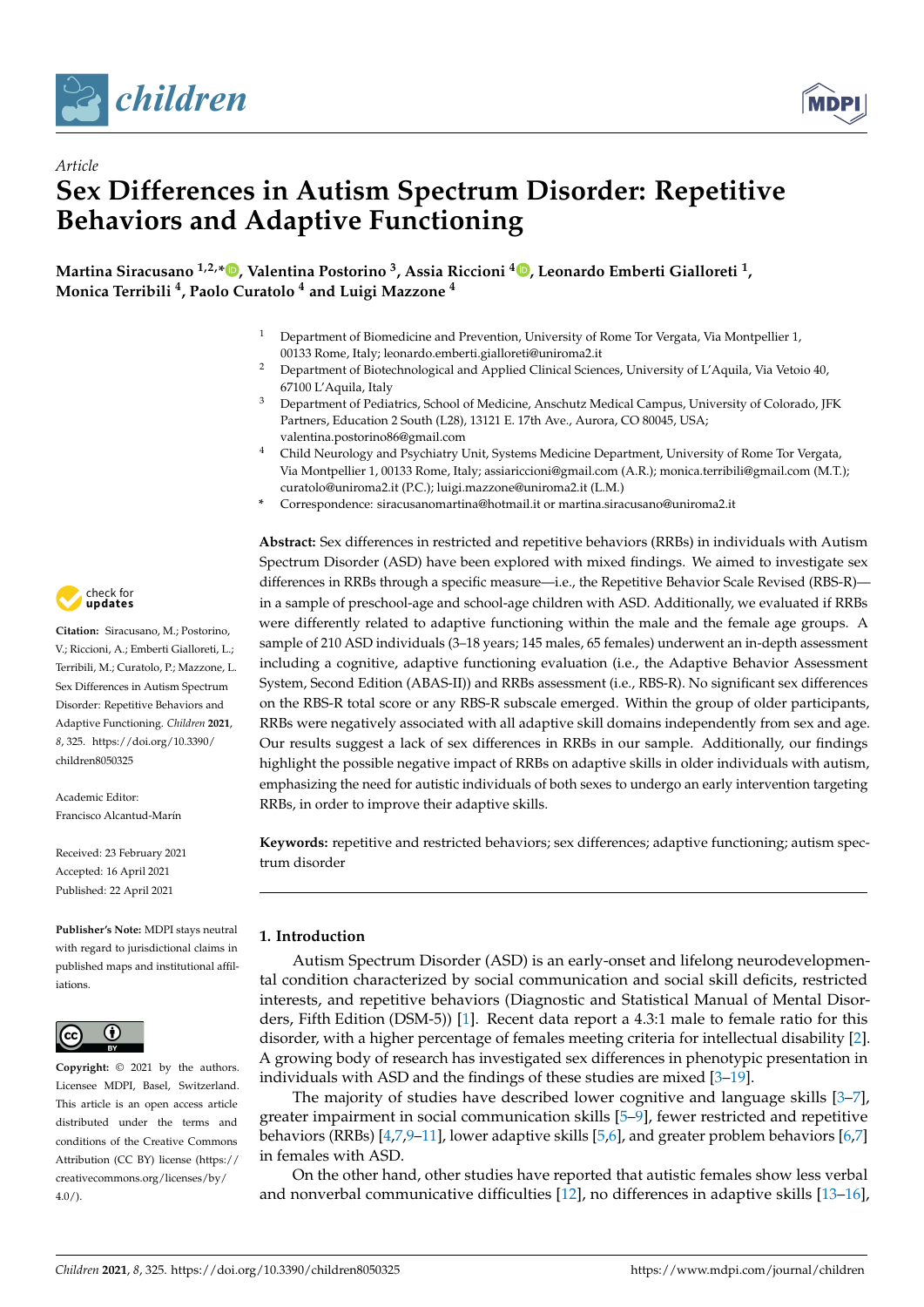greater interest in social relationships and friendships, better imagination skills, and fewer, or at least less, atypical RRBs compared to males [\[12](#page-9-10)[,17](#page-9-13)[–19\]](#page-9-3). It is worth noting that these sex differences in symptoms presentation may represent one of the reasons why autism can be misdiagnosed or underdiagnosed in females [\[20\]](#page-9-14).

Over the past few years, studies have increasingly focused on investigating sex differences in RRBs in this clinical population. RRBs specifically include a broad category of behaviors: restricted interests (atypical for content and intensity), repetitive use of the objects, stereotyped language, repetitive motor mannerisms, insistence on sameness, unusual sensory behaviors, and strict adherence to non-functional routines or rituals [\[1\]](#page-9-0). Available findings on sex difference in RRBs are inconsistent. In fact, some studies reported fewer RRBs in females [\[6,](#page-9-9)[8–](#page-9-15)[12](#page-9-10)[,17](#page-9-13)[–19,](#page-9-3)[21–](#page-9-16)[25\]](#page-9-17), whereas others did not find significant sex differences [\[15,](#page-9-18)[26](#page-9-19)[–31\]](#page-10-0).

These conflicting results may be due to differences in sample size (e.g., small female sample size), ascertainment of the study population, and methods of evaluation. To date, few studies have used specific measures (e.g., Repetitive Behavior Scale Revised (RBS-R)) to assess sex differences in RRBs in this population [\[6,](#page-9-9)[22,](#page-9-20)[27,](#page-10-1)[29–](#page-10-2)[31\]](#page-10-0). The majority of the studies have investigated RRBs through instruments that do not give an extensive evaluation of these behaviors, such as direct observation, the Autism Diagnostic Observation Schedule Generic (ADOS-G) [\[32\]](#page-10-3) and the ADOS Second Edition (ADOS-2) [\[33\]](#page-10-4) RRB domain, and the Autism Diagnostic Interview—Revised RRB items or domain [\[6,](#page-9-9)[9,](#page-9-6)[10,](#page-9-21)[12,](#page-9-10)[17](#page-9-13)[–19](#page-9-3)[,23](#page-9-22)[,25](#page-9-17)[,26](#page-9-19)[,28,](#page-10-5)[34–](#page-10-6)[36\]](#page-10-7). For example, Knutsen et al. [\[28\]](#page-10-5) did not find any sex difference in RRBs through the use of the ADOS-2 in a sample of 1024 ASD children selected from the Autism Treatment Network (ATN) registry. It has to be noted that these authors identified as the main limit of their study the employment of the ADOS-2 to assess RRBs instead of a specific measure (e.g., the Repetitive Behavior Scale Revised (RBS-R) or the Repetitive Behavior Scale for Early Childhood (RBS-EC) [\[37,](#page-10-8)[38\]](#page-10-9). In particular, the authors stated that ADOS-2 "does not provide a comprehensive assessment of RRBs" [\[28\]](#page-10-5). Moreover, given that RRBs are symptoms that may appear just in certain conditions (i.e., excitement, agitation, frustration, fear), they can be hardly captured by the administration of the ADOS-2 which occurs in a restricted time and in a specific setting [\[39\]](#page-10-10).

Moreover, in order to characterize the sex differences in the phenotypic presentation of ASD, a number of studies investigated the level of adaptive behavior between the different sexes in the autistic population without consistent results [\[5,](#page-9-5)[6,](#page-9-9)[15,](#page-9-18)[25,](#page-9-17)[40\]](#page-10-11). For example, Maravic et al. [\[15\]](#page-9-18) reported similar results in both sexes within a sample of 108 individuals with ASD, even if a trend of better functioning characterized females. On the contrary, in a study of Ratto et al. [\[25\]](#page-9-17), a significant impairment in daily living skills was reported by parents of females with ASD. Even in this case, the inconsistent findings have been addressed to methodological issues such as different inclusion criteria of the samples (i.e., age, co-occurring conditions).

Regarding the relationship between RRBs and adaptive functioning in ASD, several studies have shown that the presence of RRBs can have a negative impact on the level of functioning in this clinical population [\[10](#page-9-21)[,40](#page-10-11)[–48\]](#page-10-12). These studies have been driven by the hypothesis that the presence of RRBs affects the individual's ability to maintain attention on activities that promote development, thus leading to a delay in different skills (e.g., social, communication, cognitive). Furthermore, there is evidence that the presence of RRBs during preschool years predicts poorer adaptive abilities in later childhood [\[48\]](#page-10-12). To our knowledge, most of the studies investigating sex differences in this clinical population have not specifically focused on the relationship between adaptive skills and RRBs, but they have generally investigated the relation between adaptive functioning and ASD core symptoms (i.e., social communication and social skill deficits, restricted interests, and repetitive behaviors), including RRBs in this broad category of symptoms [\[15](#page-9-18)[,49\]](#page-10-13).

The aim of the current study was to investigate sex differences in RRBs through a specific measure (i.e., RBS-R) in a sample of preschool-age and school-age children with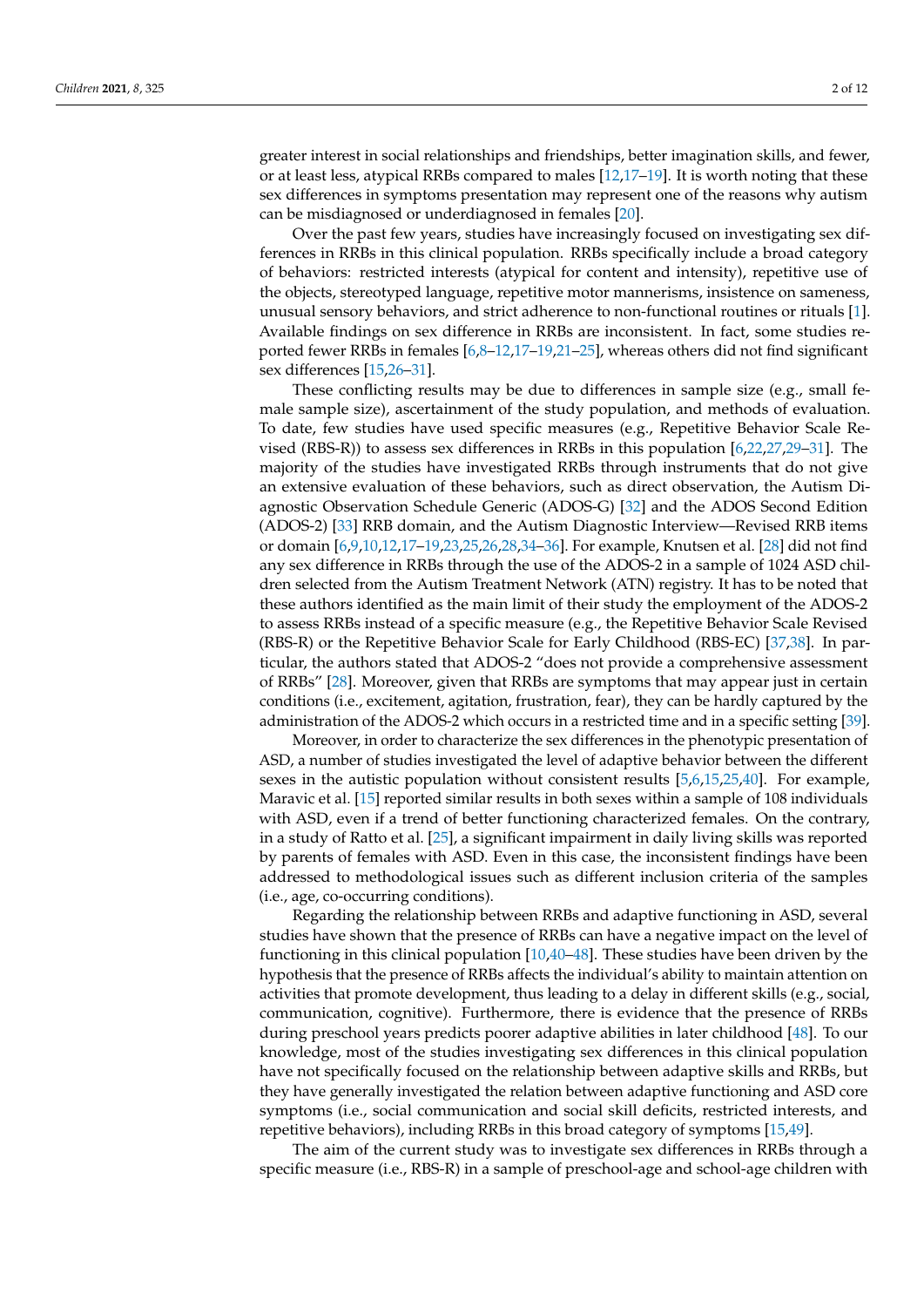autism. Additionally, we examined sex differences in the relationship between RRBs and adaptive functioning within the two age groups (preschool-age and school-age).

We hypothesized a different profile of repetitive behaviors across sexes and we expected that repetitive behaviors would be negatively related to the adaptive functioning.

## **2. Materials and Methods**

## *2.1. Participants*

A total of 210 participants with ASD (age range 3–18 years), of which 58 preschoolers (0–5 years) and 152 school-age individuals (>6 years), were included in the study. Of these, 145 were males (mean age:  $9.1 \pm 4.13$  years) and 65 were females (mean age:  $8.1 \pm 4.36$  years). In particular, within the preschooler group, 34 were males and 24 females; within school-age group, there were 111 males and 41 females. All participants were recruited throughout the Child Psychiatry Unit of the University Hospital Tor Vergata of Rome (Italy).

Participants underwent a medical and developmental assessment, including a diagnostic evaluation (see paragraph below) performed by a multidisciplinary team (e.g., child psychiatrists, clinical psychologists). ASD had to be diagnosed according to the Diagnostic and Statistical Manual of Mental Disorders-Fifth Edition (DSM-5) [\[1\]](#page-9-0). The Autism Diagnostic Observation Schedule, Second Edition (ADOS-2) [\[33\]](#page-10-4) was administered by a trained licensed clinician and employed to support the clinical diagnosis of autism spectrum disorder. Exclusion criteria for all participants included genetic disorders, epilepsy, or other medical disorders.

#### *2.2. Instruments*

### 2.2.1. ASD Diagnostic Measure

Autism Diagnostic Observation Schedule, Second Edition (ADOS-2) [\[33\]](#page-10-4).

All participants were assessed for the presence of autism symptoms—including sociocommunicative difficulties, and repetitive and restricted behaviors—through the ADOS-2, a semi-structured observational assessment, performed by a licensed trained clinician in order to support the clinical diagnosis of ASD. The ADOS-2 is divided into modules. The choice of modules is based on the participant's age and expressive language level. In the present study, the participants were administered different modules according to their age and expressive language level. The ADOS-2 provides a Calibrated Severity Score (CSS) which permits to compare scores across modules.

# 2.2.2. Cognitive and Adaptive Functioning Measures

All participants underwent a cognitive and adaptive evaluation. To assess participants' intellectual quotient (IQ), we used either the Leiter International Performance Scale-Revised [\[50\]](#page-10-14), the Wechsler Preschool and Primary Scale of Intelligence-Third Edition [\[51\]](#page-10-15), or the Wechsler Intelligence Scale for Children–Fourth Edition (WISC-IV) [\[52\]](#page-10-16). The choice of the cognitive measure was based on age, expressive language level, and the ability to engage and cooperate of each participant. All of these measures used the same standard scores ( $SS = 100$ ) and standard deviations ( $SD = 15$ ).

Furthermore, all participants' parents completed the Adaptive Behavior Assessment System, Second Edition (ABAS-II) in order to assess their child's adaptive functioning [\[53\]](#page-10-17).

The ABAS-II is a parent-report questionnaire which measures child's skills related to development, behavior, and cognitive abilities. Participants' caregivers were administered the "0–5 years" form or the "5–21 years" form according to their child's age.

Parents are asked to rate the child's skills to complete an activity (from  $0 =$  "not able to" to  $3 =$  "able to do it and always performs it when needed") in regards to 10 functioning areas (i.e., communication, use of environment, preschool competences, domestic behavior, health and safety, play, self-care, self-control, social abilities, and motility) gathered in three main adaptive domains: conceptual (CAD), practical (PAD), social (SAD), and a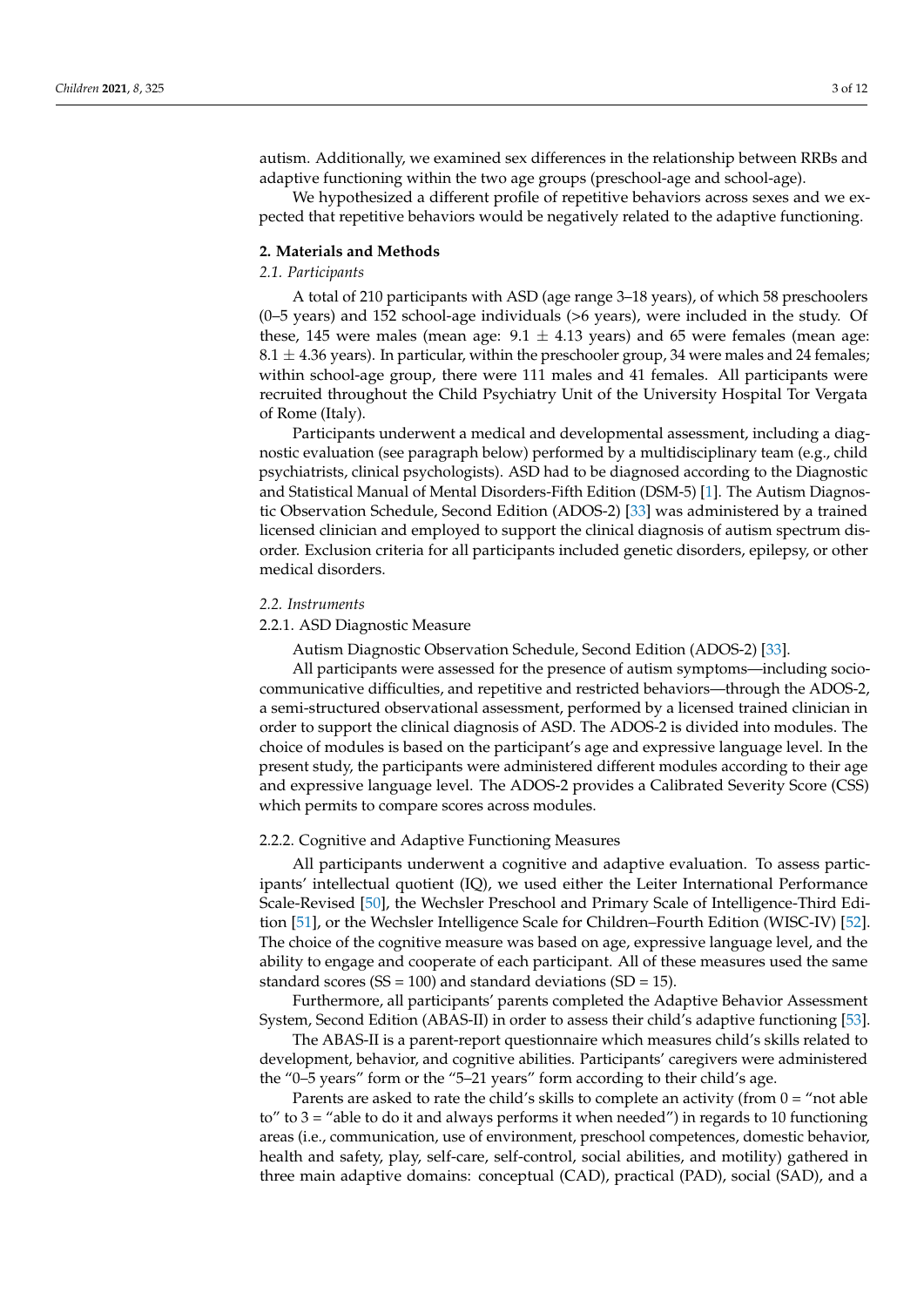comprehensive score, General Adaptive Composite (GAC), given by the sum of scaled scores from the 10 skill areas.

Composite scores (M 100± SD 15) of all adaptive domains (CAD, PAD, SAD, GAC) were used for the analysis and were analyzed according to the ABAS-II form that was administered (i.e., "0–5 years" and "5–21 years").

#### 2.2.3. Repetitive Behavior and Restricted Interests Assessment

Repetitive behavior and restricted interests were assessed through the Italian version [\[29\]](#page-10-2) of the Repetitive Behavior Scale Revised (RBS-R), a parent-report checklist [\[54\]](#page-11-0). The RBS-R includes 43 items rated on a 4-point Likert scale. Items are organized in six subscales: (1) Stereotypic Behavior, (2) Self-injurious Behavior, (3) Compulsive Behavior, (4) Ritualistic Behavior, (5) Sameness Behavior, and (6) Restricted Interests Behaviors.

We used a five-factor solution scoring [\[38\]](#page-10-9) which consists of the integration of two subscales (Ritualistic Behavior and Sameness Behavior) into one (i.e., the Ritualistic/ Sameness Behavior).

The raw score of each subscale was calculated in addition to an RBS Total score, a comprehensive sum of all the subscales' raw score.

## *2.3. Statistical Analysis*

Independent sample *t*-tests were performed to evaluate sex differences in the demographic variables (i.e., age, intelligence quotient (IQ), and autism severity level) (Table [1\)](#page-3-0), RRBs, and adaptive functioning (Table [2\)](#page-4-0). Spearman's correlations were used to evaluate the relationship between RRBs and adaptive functioning. To further explore associations among these variables, multiple regression analyses were used (Table [3\)](#page-5-0). In a hierarchical multiple linear regression model, the RBS-R Total score was used as dependent variable, and the IQ, age, and sex were entered as independent variables in three different steps. Before performing the hierarchical multiple regression analysis, the independent variables were examined for collinearity. The results of the variance inflation factor (all less than 2.0) and collinearity tolerance (all greater than 0.76) suggested that the estimated Beta coefficients were well established. Other multiple regression models were used where the different subscales of the ABAS-II were entered as dependent variables, and the IQ, age, RBS-R Total score, and sex were entered as independent variables (Table [3\)](#page-5-0). For all multiple regression analyses, the dummy variable sex was coded as  $0 =$  male and  $1 =$  female.

<span id="page-3-0"></span>**Table 1.** Sex Differences in Demographic Variables.

|             | <b>Females</b><br>$(n = 65)$<br>$M \pm SD$ | <b>Males</b><br>$(n = 145)$<br>$M + SD$ |          | <i>v</i> Value |
|-------------|--------------------------------------------|-----------------------------------------|----------|----------------|
| Age (years) | $8.1 + 4.36$                               | $9.1 + 4.13$                            | 1.648    | 0.101          |
| IO          | $87.2 + 27.52$                             | $86.1 + 24.12$                          | $-0.236$ | 0.814          |
| ADOS-2 CSS  | $6.31 + 1.54$                              | $6.93 + 1.9$                            | 2.115    | 0.036          |

ADOS-2 CSS = Autism Diagnostic Observation Schedule, Second Edition calibrated severity score; IQ = intelligence quotient;  $M =$  mean;  $SD =$  standard deviation.

General linear models (GLM) with tests between-subjects effects with ABAS-II subscales (GAC, CAD, SAD, PAD) as dependent variable were used to test for possible interactions between explanatory variables, such as age group (preschooler/schooler), sex (male/female), and RBS-R Total score.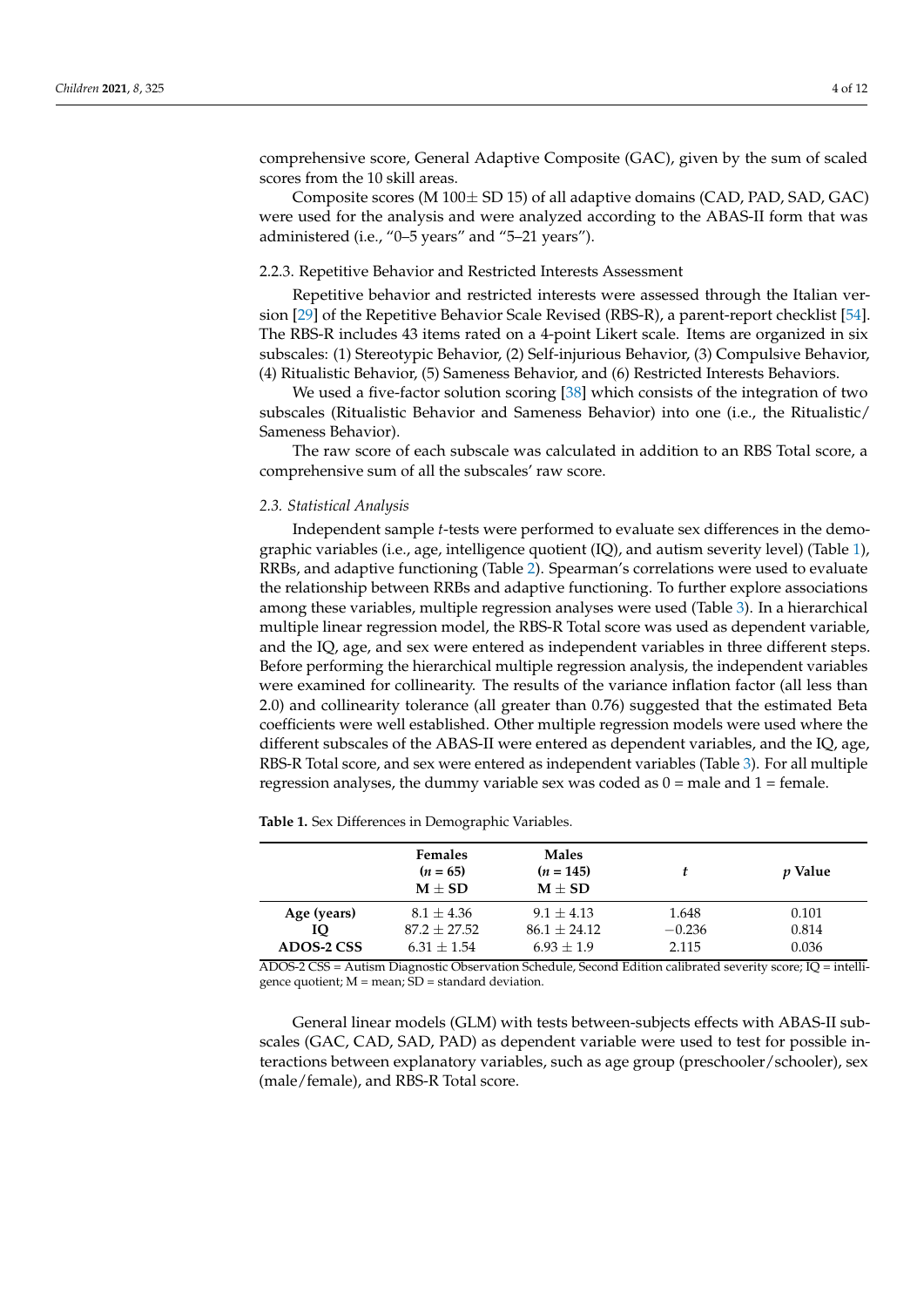|                             | <b>Females</b><br>$M \pm SD$ | <b>Males</b><br>$M \pm SD$ | t        | <i>p</i> Value |
|-----------------------------|------------------------------|----------------------------|----------|----------------|
| <b>ABAS-II</b>              |                              |                            |          |                |
| Preschool-age group         |                              |                            |          |                |
| "0-5 years" form            |                              |                            |          |                |
| <b>GAC</b>                  | $65.60 \pm 14.29$            | $59.43 \pm 15.66$          | $-1.208$ | 0.236          |
| CAD                         | $68.47 \pm 14.28$            | $63.62 \pm 14.67$          | $-0.988$ | 0.33           |
| <b>SAD</b>                  | $69.67 \pm 14.71$            | $65.29 \pm 18.36$          | $-0.764$ | 0.45           |
| <b>PAD</b>                  | $69.93 \pm 11.28$            | $61.24 \pm 15.17$          | $-1.829$ | 0.077          |
| School-age group            |                              |                            |          |                |
| "5-21 years" form           |                              |                            |          |                |
| GAC.                        | $61.90 \pm 17.30$            | $58.83 + 14.10$            | $-0.966$ | 0.336          |
| CAD                         | $66.93 \pm 19.17$            | $65.48 \pm 14.38$          | $-0.379$ | 0.707          |
| <b>SAD</b>                  | $68.90 \pm 14.81$            | $65.90 \pm 13.45$          | $-1.016$ | 0.312          |
| PAD                         | $63.23 \pm 18.58$            | $57.09 \pm 16.55$          | $-1.703$ | 0.091          |
| <b>RBS-R</b>                |                              |                            |          |                |
| Preschool-age group         |                              |                            |          |                |
| Stereotypic                 | $5.46 + 5.16$                | $7.49 + 4.51$              | 1.59     | 0.116          |
| Self-Injurious              | $0.71 \pm 1.12$              | $1.20 \pm 1.53$            | 1.34     | 0.184          |
| Compulsive                  | $1.38 \pm 2.49$              | $2.66 \pm 3.50$            | 1.54     | 0.129          |
| Ritualistic/Sameness        | $4.38 \pm 4.22$              | $5.37 \pm 5.54$            | 0.74     | 0.46           |
| <b>Restricted Interests</b> | $1.83 \pm 1.63$              | $2.77 \pm 2.30$            | 1.72     | 0.091          |
| Total                       | $13.75 \pm 11.08$            | $19.49 \pm 13.54$          | 1.72     | 0.092          |
| School-age group            |                              |                            |          |                |
| Stereotypic                 | $5.68 \pm 6.4$               | $6.12 + 5.12$              | 0.43     | 0.666          |
| Self-Injurious              | $1.95 \pm 3.23$              | $1.52 \pm 2.62$            | $-0.83$  | 0.405          |
| Compulsive                  | $3.51 \pm 3.96$              | $3.17 \pm 3.49$            | $-0.51$  | 0.612          |
| Ritualistic/Sameness        | $8.59 \pm 8.10$              | $8.46 \pm 7.11$            | $-0.09$  | 0.926          |
| <b>Restricted Interests</b> | $3.12 \pm 2.46$              | $3.36 \pm 2.45$            | 0.52     | 0.6            |
| Total                       | $23.53 \pm 20.18$            | $22.72 \pm 15.78$          | $-0.26$  | 0.798          |

<span id="page-4-0"></span>**Table 2.** Sex Differences in Adaptive Functioning and RRBs.

ABAS-II = Adaptive Behavior Assessment System, Second Edition; CAD = conceptual adaptive domain; GAC  $=$  General Adaptive Composite score; IQ  $=$  intelligence quotient; M  $=$  mean;; PAD  $=$  practical adaptive domain; RBS-R = Repetitive Behavior Scale-Revised; SAD = social adaptive domain; SD = standard deviation.

An alpha level of 0.05 was used for all statistical analyses. When performing multiple comparisons (up to 16), we adjusted the *p*-value using the Bonferroni correction. To keep the family-wise error rate at <0.05, the alpha level was set at 0.003 for each comparison. The results are reported as means  $\pm$  SDs if not otherwise specified. All analyses were performed using the Statistical Package for Social Sciences (SPSS) software (Version 25, Inc., Chicago, IL, USA).

**Table 3.** Relationship between Adaptive Functioning and Repetitive Behaviors: multiple regression analysis.<br>-

|             |                       |    |                  |      |                  |                  |           |        |      | Preschool-Age Group |         |      |        |      |                  |              |      |                      |       |                    |
|-------------|-----------------------|----|------------------|------|------------------|------------------|-----------|--------|------|---------------------|---------|------|--------|------|------------------|--------------|------|----------------------|-------|--------------------|
|             |                       |    | GAC <sup>1</sup> |      |                  | CAD <sup>2</sup> |           |        |      | SAD <sup>3</sup>    |         |      |        |      | PAD <sup>4</sup> |              |      |                      |       |                    |
|             | ß                     | SE |                  | n    | 95%CI            | ß                | SE        | t      | n    | 95%CI               | ß       | SE   |        | n    | 95%CI            | ß            | SE   |                      |       | 95%CI              |
|             | 0.26                  |    | $0.2$ 1.28       | 0.21 | $-0.16$<br>0.69  |                  | 0.37 0.18 | 2.02   | 0.05 | $-0.01$<br>0.75     | 0.29    | 0.24 | 1.2    | 0.23 | $-0.2$<br>0.79   |              |      | $0.21$ $0.18$ $1.17$ | 0.25  | $-0.17$<br>0.6     |
| R<br>B<br>S | $-0.51$ $0.31 - 1.64$ |    |                  | 0.11 | $-1.16$<br>0.13  | $-0.43$ 0.27     |           | $-1.5$ | 0.13 | $-1.0$<br>0.14      | $-0.67$ | 0.36 | $-1.8$ | 0.07 | $-1.4$<br>0.08   | $-0.62$ 0.28 |      | $-2.2$               | 0.037 | $-1.20$<br>$-0.04$ |
| S<br>Е<br>X | 7.63                  |    | 7.48 1.02        | 0.32 | $-7.97$<br>23.24 | 2.42             | 6.58      | 0.36   | 0.71 | $-11.3$<br>16.1     | 1.1     | 8.64 | 0.12   | 0.89 | $-16.9$<br>19.1  | 4.51         | 6.69 | 0.67                 | 0.5   | $-9.43$<br>18.47   |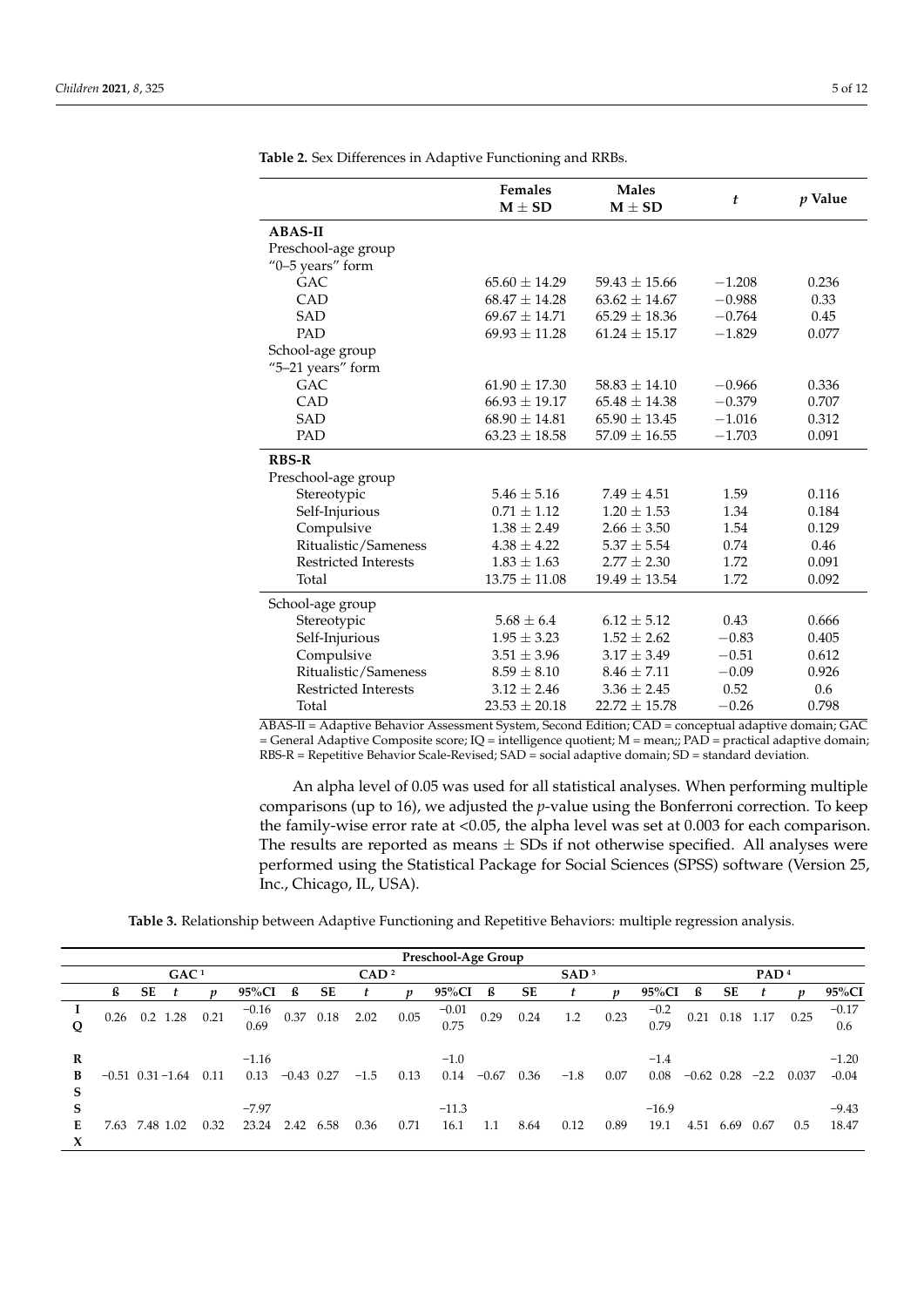**S** 

**X**

<span id="page-5-0"></span>

|                   |      |    | GAC <sup>5</sup> |                             |         |           |      | CAD <sup>6</sup>     |                                                         | School-Age Group |                                                                         |           | SAD <sup>7</sup> |                |         |      |                | PAD <sup>8</sup> |                             |         |
|-------------------|------|----|------------------|-----------------------------|---------|-----------|------|----------------------|---------------------------------------------------------|------------------|-------------------------------------------------------------------------|-----------|------------------|----------------|---------|------|----------------|------------------|-----------------------------|---------|
|                   | ß    | SE |                  | n                           | 95%CI   | ß         | SE   | t                    | n                                                       | 95%CI            | ß                                                                       | <b>SE</b> |                  |                | 95%CI   | ß    | SE             |                  |                             | 95%Cl   |
| A                 |      |    |                  |                             | $-0.1$  |           |      |                      |                                                         | $-0.5$           |                                                                         |           |                  |                | $-0.69$ |      |                |                  |                             | $-0.02$ |
| G                 | 0.49 |    | 0.3 1.64         | 0.1                         | 1.09    | 0.17      | 0.34 | 0.49                 | 0.62                                                    | 0.84             | $-0.07$                                                                 | 0.31      | $-0.22$          | 0.83           | 0.55    | 0.73 | 0.38           | 1.93             | 0.06                        | 1.48    |
| Е                 |      |    |                  |                             |         |           |      |                      |                                                         |                  |                                                                         |           |                  |                |         |      |                |                  |                             |         |
| 1                 |      |    |                  | $0.28$ $0.05$ $5.69$ <0.001 |         |           |      |                      | $\begin{array}{cccc} 0.18 & 0.31 & 0.05 & 5.65 & 0.001$ |                  | $\begin{array}{cc} 0.2 & 0.12 & 0.05 \\ 0.42 & 0.12 & 0.05 \end{array}$ |           | 2.48             | 0.01           | 0.02    |      |                |                  | $0.23$ $0.06$ $3.76$ <0.001 | 0.1     |
|                   |      |    |                  |                             |         |           |      |                      |                                                         |                  |                                                                         |           |                  |                | 0.22    |      |                |                  |                             | 0.35    |
| R                 |      |    |                  |                             | $-0.43$ |           |      |                      |                                                         | $-0.37$          |                                                                         |           |                  |                | $-0.45$ |      |                |                  |                             | $-0.5$  |
| B                 |      |    |                  | $-0.28$ 0.07 $-3.95$ <0.001 | $-0.14$ |           |      | $-0.21$ 0.08 $-2.64$ | 0.01                                                    | $-0.05$          | $-0.3$                                                                  | 0.07      |                  | $-4.03$ <0.001 | $-0.15$ |      |                |                  | $-0.32$ 0.09 $-3.57$ 0.001  |         |
| S                 |      |    |                  |                             |         |           |      |                      |                                                         |                  |                                                                         |           |                  |                |         |      |                |                  |                             | $-0.14$ |
| S                 |      |    |                  |                             | $-2.45$ |           |      |                      |                                                         | $-5.23$          |                                                                         |           |                  |                | $-3.48$ |      |                |                  |                             | $-0.19$ |
| Е<br>$\mathbf{v}$ | 2.6  |    | 2.55 1.02        | 0.31                        | 7.66    | 0.49 2.89 |      | 0.17                 | 0.86                                                    | 6.23             | 1.86                                                                    | 2.68      | 0.69             | 0.49           | 7.19    |      | 6.13 3.19 1.92 |                  | 0.06                        | 12.46   |

**Table 3.** *Cont.*

<sup>1</sup> Overall model: F = 1.87; df: 23; p = 0.166; R<sup>2</sup> = 0.219; <sup>2</sup> overall model: F = 1.85; df: 23; p = 0.171; R<sup>2</sup> = 0.217; <sup>3</sup> overall model: F = 1.40; df: 23;  $p = 0.273$ ; R<sup>2</sup> = 0.173; <sup>4</sup> overall model: F = 2.31; df: 23;  $p = 0.107$ ; R<sup>2</sup> = 0.257. <sup>5</sup> overall model: F = 19.13; df: 101;  $p < 0.001$ ; R<sup>2</sup> = 0.441; <sup>6</sup> overall<br>model: F = 13.85; df: 102;  $p < 0.001$ ; R<sup>2</sup> = 0.361; <sup>7</sup> nodel: F = 13.85; df: 102; *p* < 0.001; R<sup>2</sup> = 0.361; <sup>7</sup> overall model: F = 8.20; df: 102; *p* < 0.001; R<sup>2</sup> = 0.251; <sup>8</sup> overall model: F = 12.28; df: 103;  $p < 0.001; R<sup>2</sup> = 0.332$ . Significant values are reported in bold.

# **3. Results 3. Results**

# *3.1. Sex Differences in Demographic Variables. 3.1. Sex Differences in Demographic Variables*

Sex differences in demographic variables are reported in Table [1.](#page-3-0) No significant sex difference emerged concerning age (females:  $8.1 \pm 4.36$  years; males:  $9.1 \pm 4.13$  years  $p = 0.101$ ), IQ (females: 87.2 ± 27.52; males: 86.1 ± 24.12,  $p = 0.814$ ), and ADOS-2 severity (females CSS: 6.31 ± 1.54; males CSS: 6.93 ± 1.9; *p* = 0.036). level (females CSS: 6.31 ± 1.54; males CSS: 6.93 ± 1.9; *p* = 0.036).

# *3.2. Sex Differences in Repetitive Behaviors and Relationship with Age and Cognitive 3.2. Sex Differences in Repetitive Behaviors and Relationship with Age and Cognitive Functioning*

No significant sex difference was found on the RBS-R Total score or any RBS-R subscale no significant sex difference was found on the RBS-R Total score within both sexes. The IQ correlation emerged between age and the RBS-R Total score within both sexes. The IQ scale with a groups and school  $\mu$  and school-age groups, preschool-age children ( $\tau = 0.270$ .  $\mu$   $\geq 0.001$ ) only in the was negatively correlated with the RBS-R Total score ( $r = -0.370$   $p < 0.001$ ) only in the male group. within both age groups, preschoolers and school-age children (Table [2\)](#page-4-0). No significant male group.

------- <sub>B</sub>-0.0<sub>1</sub>.<br>
<sup>A</sup> multiple linear regression was calculated to evaluate the relation between the RBS-R Total score and sex, while adjusting for the participants' IQ and age. A significant regression equation was found (F (3,136) =6.167,  $p = 0.001$ ), with an R<sup>2</sup> of 0.120. However, only the IQ was a significant negative predictor of the RBS-R Total score (Beta=  $-0.21$ ;  $p < 0.001$ ), while sex (Beta= -2.40;  $p = 0.42$ ) and age (Beta = 0.31;  $p = 0.32$ ) did not reach only the IQ was a significant negative predictor of the RBS-R Total score (Beta= −0.21; *p* < statistical significance. 0.001), while sex (Beta= −2.40; *p* = 0.42) and age (Beta = 0.31; *p* = 0.32) did not reach statistical

# 3.3. Sex Differences in Adaptive Functioning and Relationship with Repetitive Behaviors

No significant sex difference emerged on any ABAS-II domain in both age groups ("0–5 years" form and "5–21 years" form) (Table [2\)](#page-4-0).

Among school-age male children, we observed statistically significant negative correlations between RBS-R total score and all adaptive domains (GAC: R −0.490 *p* < 0.001; CAD R −0.364 *p* < 0.001; SAD R −0.431 *p* < 0.001; PAD R −0.457 *p* < 0.001). Whereas, amongst female schoolers, no statistically significant correlation was found between RBS-R Total score and any ABAS-II domain (GAC R −0.443 *p* 0.014; CAD R −0.342 *p* 0.069; SAD R −0.474 *p* 0.009; PAD R −0.423 *p* 0.020).

Among the preschooler group, no statistically significant correlation emerged, in both sexes, between all adaptive domains and the RBS-R Total score (male GAC R −0.531 *p* 0.013; female GAC R −0.064 *p* 0.0822).

Several multiple linear regressions were performed to explore the relation between the ABAS-II scores and the RBS-R Total score, while adjusting for participants' sex, IQ, and age in the preschooler group, and for participants' sex and IQ in the school-age group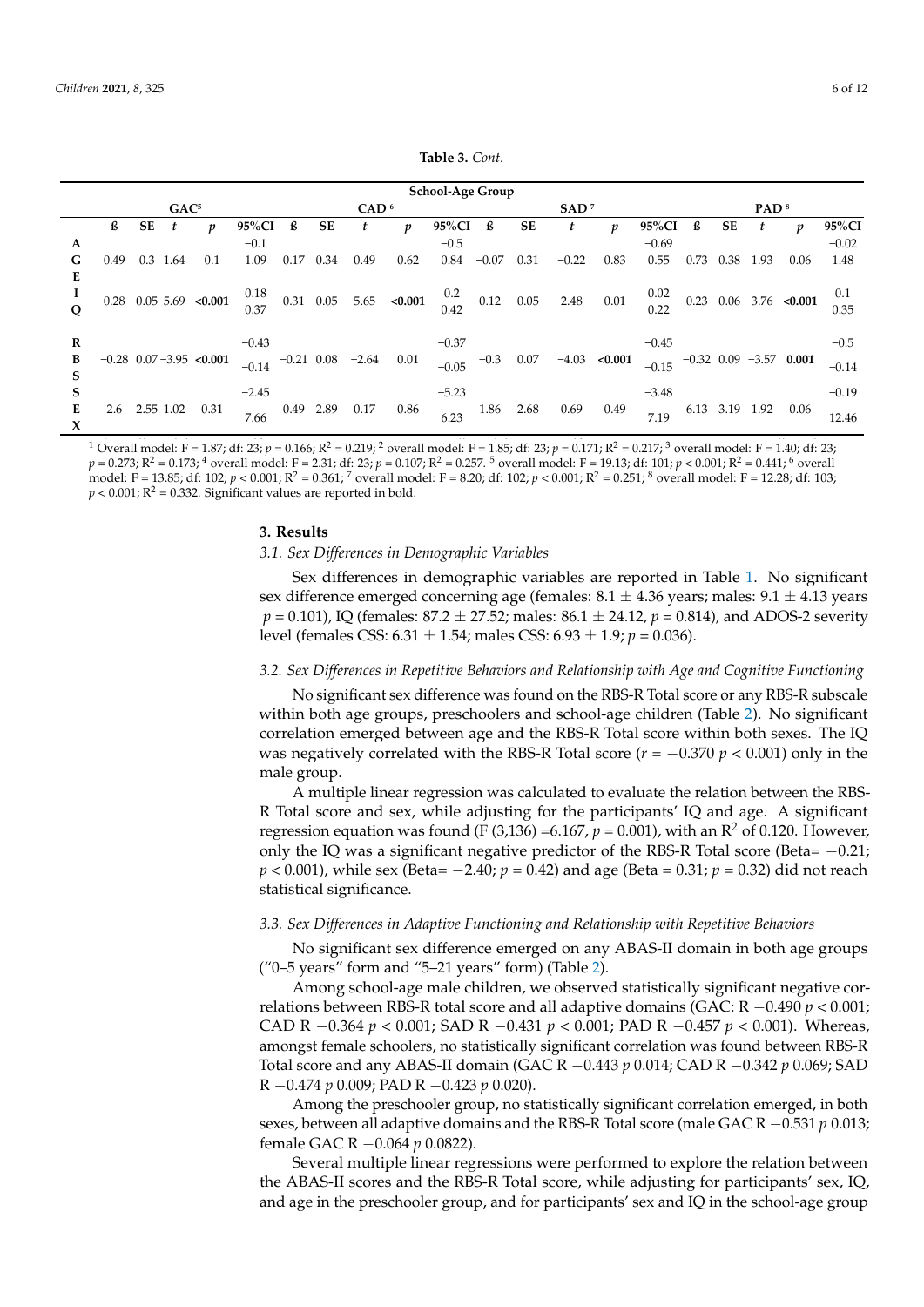(Table [3\)](#page-5-0). The composites scores of the three ABAS-II adaptive domains (i.e., CAD, PAD, and SAD) and the GAC were used as the dependent variables of four different models. A detailed description of the four multiple linear regressions models is presented in Table [3.](#page-5-0) No statistically significant regression equation was found in relation to the "0–5 years" form (Table [3\)](#page-5-0).

Statistically significant regression equations were attained for all the three ABAS-II domains and the GAC in relation to the "5–21 years" form (Table [3\)](#page-5-0). A significant regression equation was found (F(4,97) = 19.129,  $p < 0.001$ ), with an  $R^2$  of 0.441 when considering the GAC as a dependent variable. The RBS-R Total score (Beta = −0.28; *p* < 0.001) as well as the IQ (Beta  $= 0.28; p < 0.001$ ) were significant predictors of the GAC score, while sex and age did not reach statistical significance in this age group. Specifically, the GAC showed a positive relation with the IQ and a negative one with the RBS-R Total score.

Similar results were obtained when considering the PAD domain; whereas IQ was a significant positive predictor of the CAD score (Beta = 0.31; *p* < 0.001), RBS-R Total score was negatively related to the SAD domain (Beta = −0.28; *p* < 0.001) (Table [3\)](#page-5-0).

To evaluate the possible interactions between the explanatory variables with regards to the ABAS-II subscales, we performed four general linear models, with GAC, CAD, SAD, and PAD, respectively, as the dependent variable. Age group (preschooler/schooler), sex (male/female), and the continuous variable RBS-R total score were included as explanatory variables. No significant interaction between explanatory variables was found in any of the four models—only the main effect of the RBS-R total score was always statistically significant. For GAC as a dependent variable, the *p*-value was =  $0.001$  ( $F(1.143) = 12.53$ ; Partial Eta Squared = 0.084).

## **4. Discussion**

The aim of this study was to investigate sex differences in repetitive behaviors measured by a specific instrument (i.e., RBS-R) in a sample of preschooler and school-age children with autism. Additionally, we evaluated if RRBs differently affected the adaptive functioning within sexes in the two age groups (preschool-age, school-age). In line with previous studies, we found no sex differences in our sample on the RBS-R total score [\[6](#page-9-9)[,30](#page-10-18)[,31\]](#page-10-0). We found that in our sample, males and females were also similar on all the RBS-R subscales, which is in contrast with previous literature findings supporting that females show lower restricted behaviors compared to males [\[6,](#page-9-9)[31\]](#page-10-0).

Frazier et al. [\[6\]](#page-9-9), analyzing sex differences in cognitive and behavioral characteristics in 2,418 individuals with ASD from the Simons Simplex Collection, found no sex differences in the RBS-R total score. By contrast, these authors found significant sex differences in the RBS-R restricted interests subscale and the ADI-R repetitive domain score, with females showing significantly lower repetitive behaviors [\[6\]](#page-9-9). Similarly, Fayden et al. [\[31\]](#page-10-0), examining sex differences within restricted interests in a sample of 125 participants with and without ASD, found no sex differences in RRB severity, except for a lower score on the RBS-R Restricted Behavior subscale in female participants. However, it has to be noted that this study used for the analysis a RRB severity composite score generated using different parentand clinician-report measures (i.e., the ADI-R RRBs subscale, the ADOS-2 RRBs subscale, the RBS-R total score, and the SRS-2 RRBs subscale) and only one subscale (i.e., the RBS-R restricted interest) was used independently as a measure of repetitive behaviors. Therefore, it is possible that differences in inclusion criteria and sample size (e.g., the study of Fayden et al. [\[31\]](#page-10-0) included only 75 participants with ASD, a small female sample size  $(n = 20)$ , and a wide age range (from 2–57 years)) have contributed to these differences in the RBS-R restricted interest subscale results. Furthermore, it has to be noted that females overall scored lower on this RBS-R subscale compared to males, even if this difference was not statistically significant.

Moreover, in a recent study of Antezana et al. [\[30\]](#page-10-18) on 615 youth with ASD, even if gender differences did not emerge in the RBS-Total, the authors found that female participants were characterized by higher scores on specific RBS items (compulsive, insistence on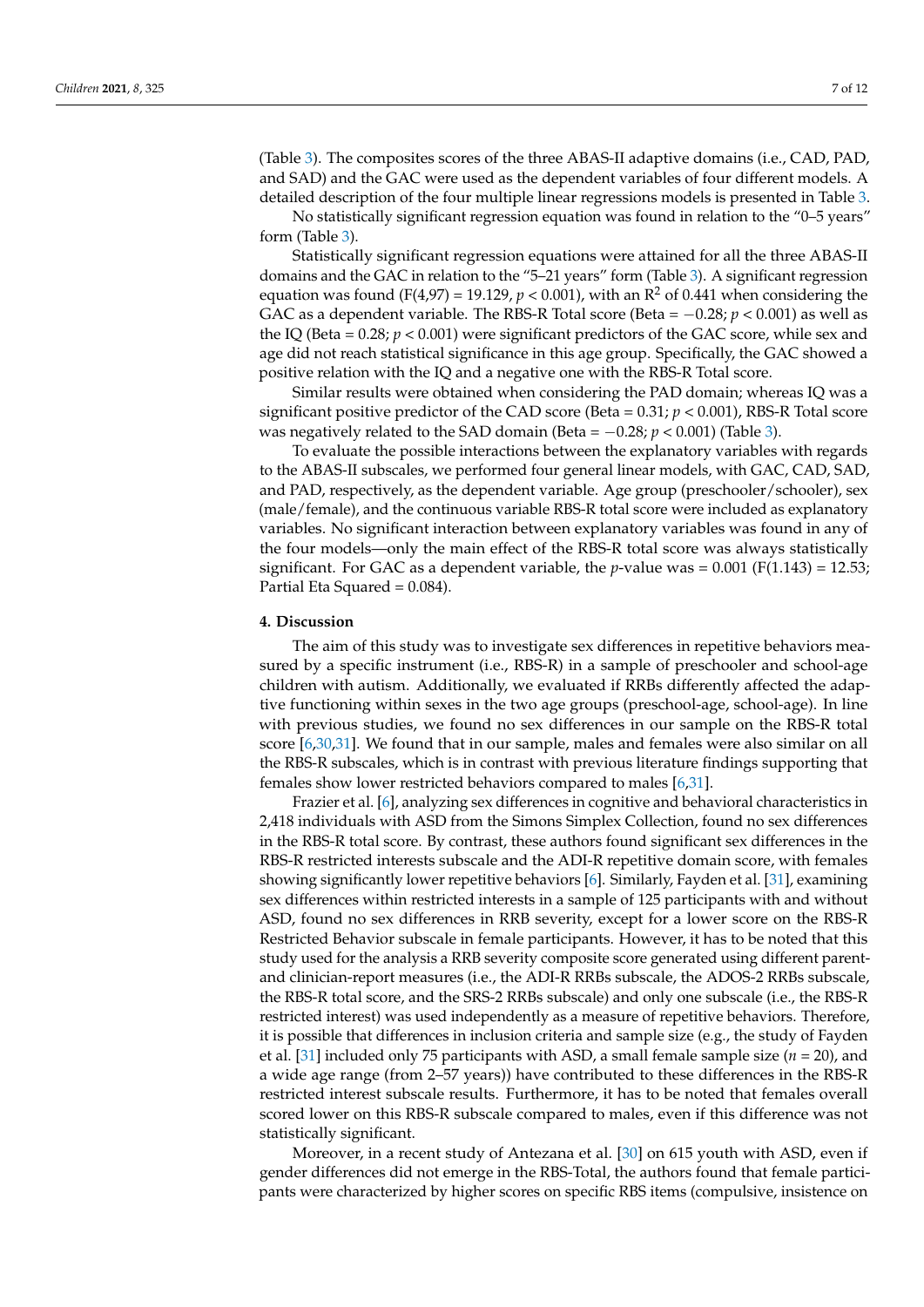sameness, restricted and self-injurious behavior) in comparison to males [\[30\]](#page-10-18). Interestingly, Antezana et al. underscored the need to understand whether the high rates of RRBs that emerged within females could be attributable to comorbid disorders, such as anxiety, rather than being a characteristic of the phenotypic presentation.

Notably, in our sample, IQ emerged as the only variable influencing the level of repetitive behaviors. Specifically, a higher IQ corresponded to a reduction of RRBs independently from age and sex. This is consistent with the literature reporting more repetitive behaviors in ASD individuals with lower cognitive level [\[44](#page-10-19)[,54–](#page-11-0)[57\]](#page-11-1). These results are also in line with the hypothesis that repetitive behaviors may be covered in higher functioning individuals with autism, and especially in females  $[6,20,58]$  $[6,20,58]$  $[6,20,58]$ . Specifically, it can be possible that girls may require a major etiological load to manifest an autistic phenotype, with the result that they may be undiagnosed or misdiagnosed—especially girls with an average or above average cognitive skill [\[6](#page-9-9)[,58,](#page-11-2)[59\]](#page-11-3). This hypothesis would also explain the higher unevenness in male to female ratios (10:1) in the ASD population when the cognitive functioning is considered [\[2\]](#page-9-1).

Moreover, having female RRBs usually a less atypical content (animals like horses, fashion, popstars) in comparison to males (objects, numbers, letters) [\[20\]](#page-9-14), these behaviors could be barely captured by a parental report measure (because not considered as significantly peculiar), contributing to the difficulty in the definition of a clearly behavioral phenotype across sexes. In relation to this, noteworthy is our finding that—even if no significant sex differences were found in RRBs within both age groups—interestingly, within preschoolers, males were characterized by higher scores in comparison to females. Whereas, within the school-age group, RBS-R scores were similar among male and female participants. These results suggest that females could later develop clear RRBs, or these behaviors may be less evident—and hardly captured by a parental report—at younger age and worsen overtime. How RRBs change overtime in ASD, and even more across sexes, represents a field of particular interest which necessitates further longitudinal studies [\[27](#page-10-1)[,60\]](#page-11-4).

Regarding the relationship between repetitive behaviors and adaptive functioning, our results showed that repetitive behaviors negatively influenced all adaptive skill domains within the group of older participants independently from sex and age, whereas due to the limited sample size of preschool-age group, we cannot draw any conclusion regarding preschoolers.

Our result is in line with previous findings and can be suggestive of a greater effect of these behavioral patterns on everyday life, especially in older age [\[10](#page-9-21)[,41–](#page-10-20)[43](#page-10-21)[,48,](#page-10-12)[57\]](#page-11-1). In fact, adaptive skills such as communication abilities, social skills, self-care, household skills, environmental exploration, health, and safety become more important with age, and daily engagement in RRBs can highly impact them.

Our results contribute to clarify the relationship between RRBs and adaptive functioning and point out the need for individuals with ASD of both sexes of a prompt intervention on repetitive behaviors.

However, several limitations characterize our research. First, the younger group included in our study is smaller than the older group. Second, we used parent-report measures (i.e., the RBS-R and the ABAS-II) rather than the clinician's observation to assess repetitive behaviors and adaptive functioning, thus their results could have been influenced by parental opinion. Moreover, the present study, being cross-sectional, did not longitudinally examine the RRBs' developmental trajectory of participants from early childhood to schooler age (how RRBs change overtime within ASD individuals; what are the predictive factors?). Finally, by using the Bonferroni correction for multiple comparisons, we were intentionally conservative in order to minimize possible false positives. However, also considering the relatively small sample size and, therefore, the limited power of the study, we might have overlooked some actual associations. Further studies on wider samples are necessary in order to confirm and better clarify our findings.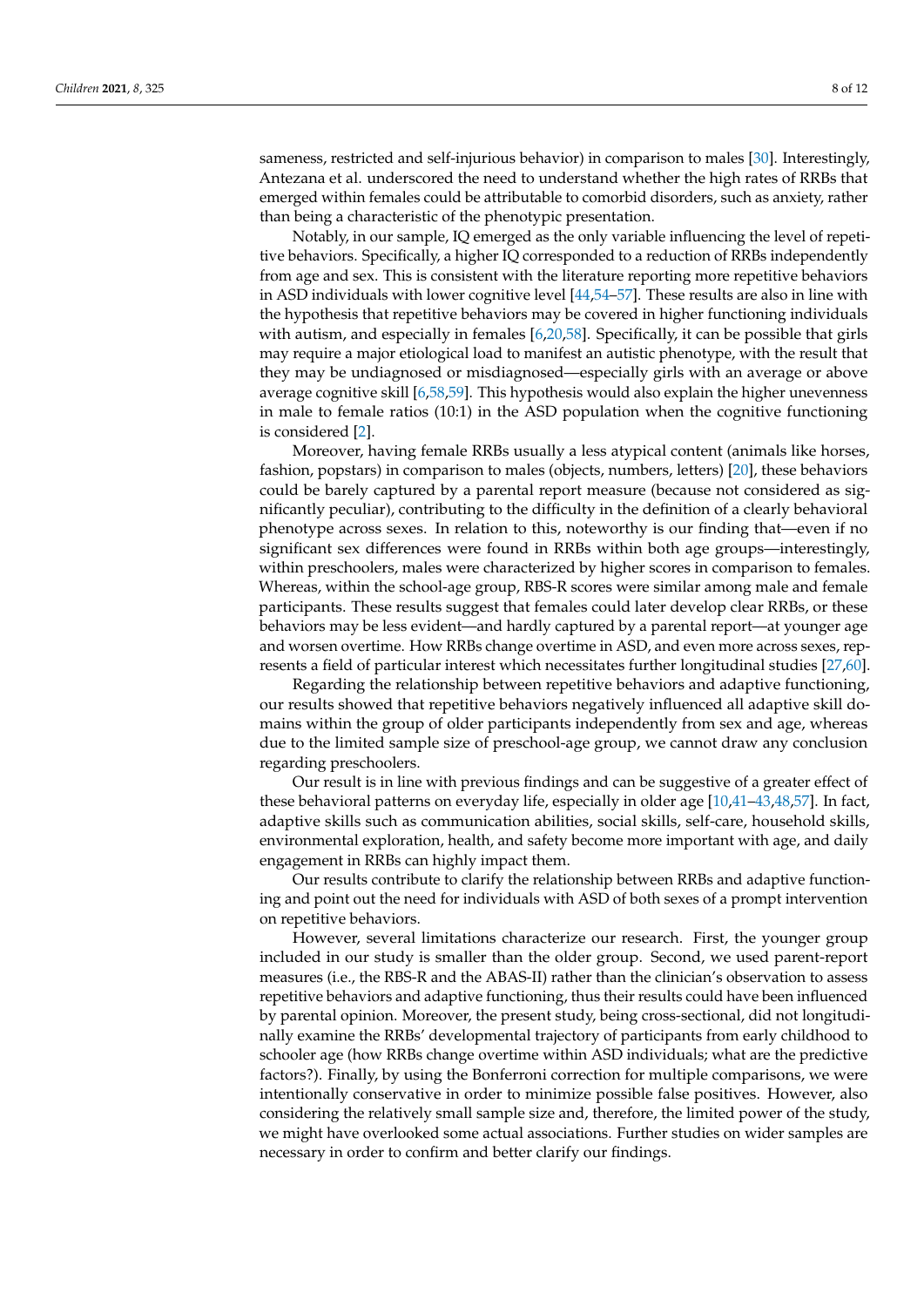# **5. Conclusions**

This study examined sex differences in repetitive behaviors in a group of individuals with ASD. Furthermore, we investigated the relationship between repetitive behaviors and adaptive functioning within the male and the female group.

Our results suggest a lack of sex differences in repetitive behaviors, measured by RBS-R, in our sample. Additionally, our findings highlight the possible negative impact of RRBs on adaptive skills in individuals with ASD, regardless of sex.

The results of our study point out the need to further investigate, specifically at early stages of development, repetitive behaviors (not including them in the broad category of ASD core symptoms) as possible predictors of adaptive functioning in ASD children.

Subsequently, our findings emphasize the need for individuals with ASD of both sexes to undergo an early intervention targeting repetitive behaviors and adaptive skills.

Indeed, further longitudinal studies—on comparable group size of individuals with ASD belonging to preschooler and older ages—investigating sex differences in the relationship between repetitive behaviors and adaptive functioning are required in this clinical population in order to better clarify the long-term effect of these behaviors on subsequent outcomes.

**Author Contributions:** Conceptualization: L.M.; methodology: L.M., M.S. and V.P.; investigation: M.S., A.R. and M.T.; data curation: M.S., A.R. and L.E.G.; writing—original draft preparation: M.S. and V.P., writing—review and editing: M.S., V.P., L.M. and A.R.; supervision: P.C. All authors have read and agreed to the published version of the manuscript.

**Funding:** This research received no external funding.

**Institutional Review Board Statement:** The study was conducted according to the guidelines of the Declaration of Helsinki, and approved by the local institutional review board (IRB) of the University of Rome Tor Vergata Hospital (#146/16; #78/19).

**Informed Consent Statement:** Informed consent was obtained from all parents/guardians of participants included in this study.

**Data Availability Statement:** The data presented in this study are contained within the article.

**Acknowledgments:** We are very thankful to Francesca Fulceri et al. for providing us the Italian version of the RBS-R.

**Conflicts of Interest:** The authors declare that they have no conflict of interest.

# **Abbreviations**

| ASD         | Autism Spectrum Disorder                               |
|-------------|--------------------------------------------------------|
| Ю           | Intelligence Quotient                                  |
| <b>RRBs</b> | Restricted and Repetitive Behaviors                    |
| RBS-R       | Repetitive Behavior Scale Revised                      |
| ABAS-II     | Adaptive Behavior Assessment System, Second Edition    |
| GAC         | General Adaptive Composite                             |
| DAC         | Conceptual Adaptive Domain                             |
| DAS         | Social Adaptive Domain                                 |
| DAP         | Practical Adaptive Domain                              |
| ADOS-2      | Autism Diagnostic Observation Schedule, Second Edition |
| ADOS-G      | Autism Diagnostic Observation Schedule-Generic         |
| ADI-R       | Autism Diagnostic Interview Revised                    |
| ADHD        | Attentions Deficit and Hyperactivity Disorder          |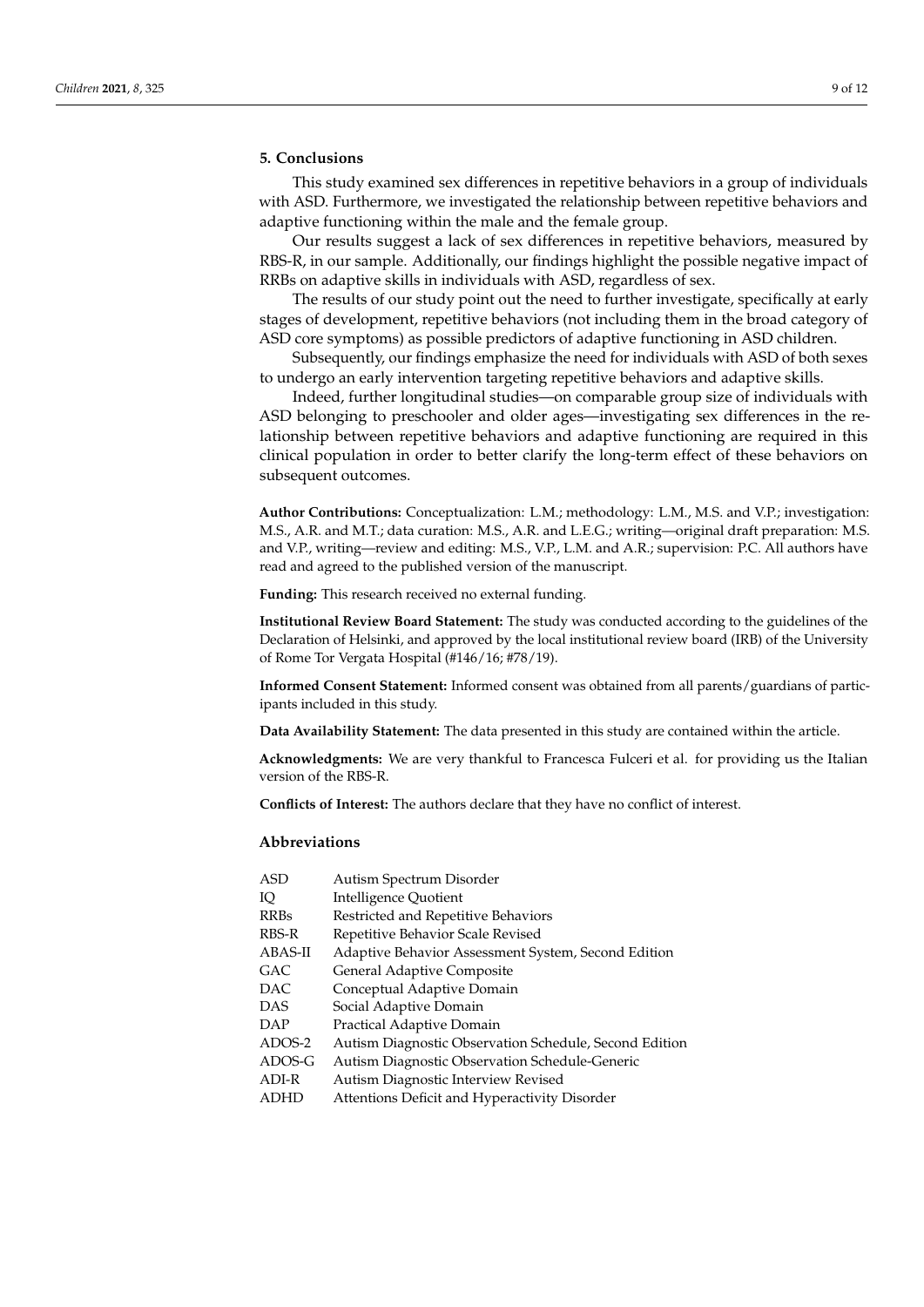# **References**

- <span id="page-9-0"></span>1. American Psychiatric Association. *Diagnostic and Statistical Manual of Mental Disorders-5*; American Psychiatric Association: Washington, DC, USA, 2013.
- <span id="page-9-1"></span>2. Maenner, M.J.; Shaw, K.A.; Baio, J.; Washington, A.; Patrick, M.; DiRienzo, M.; Christensen, D.L.; Wiggins, L.D.; Pettygrove, S.; Andrews, J.G.; et al. Prevalence of Autism Spectrum Disorder among Children Aged 8 Years—Autism and Developmental Disabilities Monitoring Network; 11 Sites; United States, 2016. *MMWR Surveill. Summ.* **2020**. [\[CrossRef\]](http://doi.org/10.15585/mmwr.ss6904a1) [\[PubMed\]](http://www.ncbi.nlm.nih.gov/pubmed/32214087)
- <span id="page-9-2"></span>3. Lord, C.; Schopler, E. Differences in Sex Ratios in Autism as a Function of Measured Intelligence. *J. Autism Dev. Disord.* **1985**. [\[CrossRef\]](http://doi.org/10.1007/BF01531604) [\[PubMed\]](http://www.ncbi.nlm.nih.gov/pubmed/3997745)
- <span id="page-9-7"></span>4. Volkmar, F.R.; Szatmari, P.; Sparrow, S.S. Sex differences in pervasive developmental disorders. *J. Autism Dev. Disord.* **1993**, *23*, 579–591. [\[CrossRef\]](http://doi.org/10.1007/BF01046103) [\[PubMed\]](http://www.ncbi.nlm.nih.gov/pubmed/8106301)
- <span id="page-9-5"></span>5. Carter, A.S.; Black, D.O.; Tewani, S.; Connolly, C.E.; Kadlec, M.B.; Tager-Flusberg, H. Sex differences in toddlers with autism spectrum disorders. *J. Autism Dev. Disord.* **2007**. [\[CrossRef\]](http://doi.org/10.1007/s10803-006-0331-7)
- <span id="page-9-9"></span>6. Frazier, T.W.; Georgiades, S.; Bishop, S.L.; Hardan, A.Y. Behavioral and cognitive characteristics of females and males with autism in the Simons Simplex Collection. *J. Am. Acad. Child. Adolesc. Psychiatry* **2014**. [\[CrossRef\]](http://doi.org/10.1016/j.jaac.2013.12.004)
- <span id="page-9-4"></span>7. Oswald, T.M.; Winter-Messiers, M.A.; Gibson, B.; Schmidt, A.M.; Herr, C.M.; Solomon, M. Sex Differences in Internalizing Problems During Adolescence in Autism Spectrum Disorder. *J. Autism Dev. Disord.* **2016**. [\[CrossRef\]](http://doi.org/10.1007/s10803-015-2608-1)
- <span id="page-9-15"></span>8. McLennan, J.D.; Lord, C.; Schopler, E. Sex differences in higher functioning people with autism. *J. Autism Dev. Disord.* **1993**. [\[CrossRef\]](http://doi.org/10.1007/BF01046216) [\[PubMed\]](http://www.ncbi.nlm.nih.gov/pubmed/8331044)
- <span id="page-9-6"></span>9. Hartley, S.L.; Sikora, D.M. Sex differences in autism spectrum disorder: An examination of developmental functioning, autistic symptoms, and coexisting behavior problems in toddlers. *J. Autism Dev. Disord.* **2009**. [\[CrossRef\]](http://doi.org/10.1007/s10803-009-0810-8) [\[PubMed\]](http://www.ncbi.nlm.nih.gov/pubmed/19582563)
- <span id="page-9-21"></span>10. Szatmari, P.; Liu, X.Q.; Goldberg, J.; Zwaigenbaum, L.; Paterson, A.D.; Woodbury-Smith, M.; Georgiades, S.; Duku, E.; Thompson, A. Sex differences in repetitive stereotyped behaviors in autism: Implications for genetic liability. *Am. J. Med. Genet. B Neuropsychiatr. Genet.* **2012**. [\[CrossRef\]](http://doi.org/10.1002/ajmg.b.31238)
- <span id="page-9-8"></span>11. Van Wijngaarden-Cremers, P.J.; van Eeten, E.; Groen, W.B.; Van Deurzen, P.A.; Oosterling, I.J.; Van der Gaag, R.J. Gender and Age Differences in the Core Triad of Impairments in Autism Spectrum Disorders: A Systematic Review and Meta-Analysis. *J. Autism Dev. Disord.* **2014**. [\[CrossRef\]](http://doi.org/10.1007/s10803-013-1913-9)
- <span id="page-9-10"></span>12. Bölte, S.; Duketis, E.; Poustka, F.; Holtmann, M. Sex Differences in Cognitive Domains and Their Clinical Correlates in Higher-Functioning Autism Spectrum Disorders. *Autism* **2011**. [\[CrossRef\]](http://doi.org/10.1177/1362361310391116) [\[PubMed\]](http://www.ncbi.nlm.nih.gov/pubmed/21454389)
- <span id="page-9-11"></span>13. Westman Andersson, G.; Gillberg, C.; Miniscalco, C. Pre-school Children with Suspected Autism Spectrum Disorders: Do Girls and Boys Have the Same Profiles? *Res. Dev. Disabil.* **2013**. [\[CrossRef\]](http://doi.org/10.1016/j.ridd.2012.08.025)
- 14. Banach, R.; Thompson, A.; Szatmari, P.; Goldberg, J.; Tuff, L.; Zwaigenbaum, L.; Mahoney, W. Brief Report: Relationship Between Non-Verbal IQ and Gender in Autism. *J. Autism Dev. Disord.* **2009**. [\[CrossRef\]](http://doi.org/10.1007/s10803-008-0612-4) [\[PubMed\]](http://www.ncbi.nlm.nih.gov/pubmed/18594959)
- <span id="page-9-18"></span>15. Mandic-Maravic, V.; Pejovic-Milovancevic, M.; Mitkovic-Voncina, M.; Kostic, M.; Aleksic-Hil, O.; Radosavljev-Kircanski, J.; Mincic, T.; Lecic-Tosevski, D. Sex Differences in Autism Spectrum Disorders: Does Sex Moderate the Pathway from Clinical Symptoms to Adaptive Behavior? *Sci. Rep.* **2015**. [\[CrossRef\]](http://doi.org/10.1038/srep10418)
- <span id="page-9-12"></span>16. Reinhardt, V.P.; Wetherby, A.M.; Schatschneider, C.; Lord, C. Examination of sex differences in a large sample of young children with autism spectrum disorder and typical development. *J. Autism Dev. Disord.* **2015**. [\[CrossRef\]](http://doi.org/10.1007/s10803-014-2223-6)
- <span id="page-9-13"></span>17. Kim, S.H.; Lord, C. Restricted and repetitive behaviors in toddlers and preschoolers with autism spectrum disorders based on the Autism Diagnostic Observation Schedule (ADOS). *Autism Res.* **2010**. [\[CrossRef\]](http://doi.org/10.1002/aur.142)
- 18. Mandy, W.; Chilvers, R.; Chowdhury, U.; Salter, G.; Seigal, A.; Skuse, D. Sex differences in autism spectrum disorder: Evidence from a large sample of children and adolescents. *J. Autism Dev. Disord.* **2012**. [\[CrossRef\]](http://doi.org/10.1007/s10803-011-1356-0)
- <span id="page-9-3"></span>19. Lai, M.C.; Lombardo, M.V.; Pasco, G.; Ruigrok, A.N.V.; Wheelwright, S.J.; Sadek, S.A.; Chakrabarti, B.; MRC AIMS Consortium Baron-Cohen Simon. A behavioral comparison of male and female adults with high functioning autism spectrum conditions. *PLoS ONE* **2011**. [\[CrossRef\]](http://doi.org/10.1371/journal.pone.0020835)
- <span id="page-9-14"></span>20. Lai, M.C.; Lombardo, M.V.; Auyeung, B.; Chakrabarti, B.; Baron-Cohen, S. Sex/gender differences and autism: Setting the scene for future research. *J. Am. Acad. Child. Adolesc. Psychiatry* **2015**. [\[CrossRef\]](http://doi.org/10.1016/j.jaac.2014.10.003)
- <span id="page-9-16"></span>21. Sipes, M.; Matson, J.L.; Worley, J.A.; Kozlowski, A.M. Gender differences in symptoms of Autism Spectrum Disorders in toddlers. *Res. Autism Spectr. Disord.* **2011**, *5*, 1465–1470. [\[CrossRef\]](http://doi.org/10.1016/j.rasd.2011.02.007)
- <span id="page-9-20"></span>22. Solomon, M.; Miller, M.; Taylor, S.L.; Hinshaw, S.P.; Carter, C.S. Autism Symptoms and Internalizing Psychopathology in Girls and Boys with Autism Spectrum Disorders. *J. Autism Dev. Disord.* **2012**. [\[CrossRef\]](http://doi.org/10.1007/s10803-011-1215-z)
- <span id="page-9-22"></span>23. Hiller, R.M.; Young, R.L.; Weber, N. Sex differences in autism spectrum disorder based on DSM-5 criteria: Evidence from clinician and teacher reporting. *J. Abnorm. Child. Psychol.* **2014**. [\[CrossRef\]](http://doi.org/10.1007/s10802-014-9881-x) [\[PubMed\]](http://www.ncbi.nlm.nih.gov/pubmed/24882502)
- 24. Salehi, P.; Herzig, L.; Capone, G.; Lu, A.; Oron, A.P.; Kim, S.J. Comparison of Aberrant Behavior Checklist profiles across Prader-Willi syndrome, Down syndrome, and autism spectrum disorder. *Am. J. Med. Genet. A* **2018**. [\[CrossRef\]](http://doi.org/10.1002/ajmg.a.40665)
- <span id="page-9-17"></span>25. Ratto, A.B.; Kenworthy, L.; Yerys, B.E.; Bascom, J.; Wieckowski, A.T.; White, S.W.; Wallace, G.L.; Pugliese, C.; Schultz, R.T.; Ollendick, T.H.; et al. What About the Girls? Sex-Based Differences in Autistic Traits and Adaptive Skills. *J. Autism Dev. Disord.* **2018**. [\[CrossRef\]](http://doi.org/10.1007/s10803-017-3413-9)
- <span id="page-9-19"></span>26. Holtmann, M.; Bölte, S.; Poustka, F. Autism spectrum disorders: Sex differences in autistic behaviour domains and coexisting psychopathology. *Dev. Med. Child. Neurol.* **2007**. [\[CrossRef\]](http://doi.org/10.1111/j.1469-8749.2007.00361.x)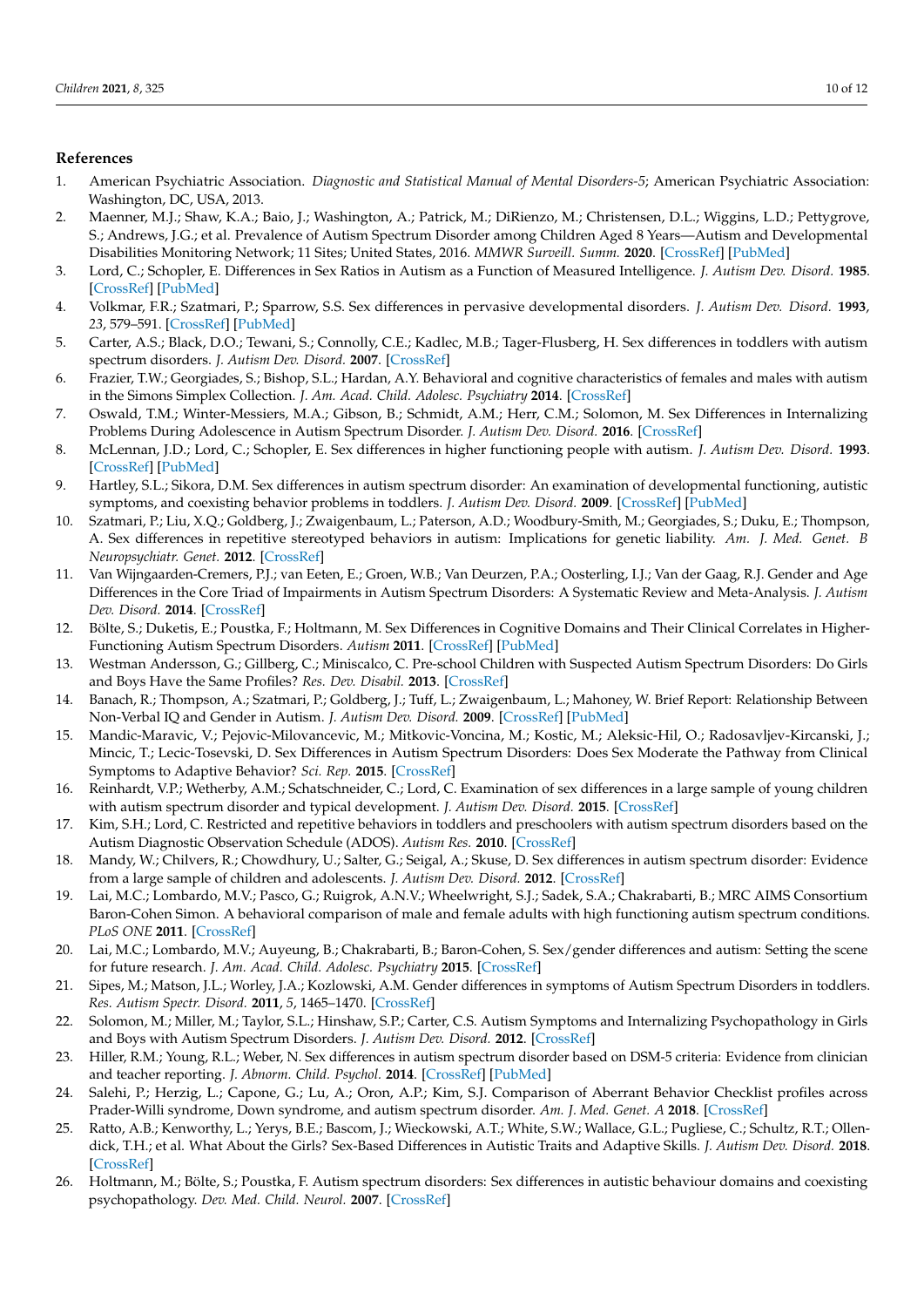- <span id="page-10-1"></span>27. Joseph, L.; Thurm, A.; Farmer, C.; Shumway, S. Repetitive behavior and restricted interests in young children with autism: Comparisons with controls and stability over 2 years. *Autism Res.* **2013**. [\[CrossRef\]](http://doi.org/10.1002/aur.1316)
- <span id="page-10-5"></span>28. Knutsen, J.; Crossman, M.; Perrin, J.; Shui, A.; Kuhlthau, K. Sex Differences in Restricted Repetitive Behaviors and Interests in Children with Autism Spectrum Disorder: An Autism Treatment Network Study. *Autism* **2019**. [\[CrossRef\]](http://doi.org/10.1177/1362361318786490)
- <span id="page-10-2"></span>29. Fulceri, F.; Narzisi, A.; Apicella, F.; Balboni, G.; Baldini, S.; Brocchini, J.; Domenici, I.; Cerullo, S.; Igliozzi, R.; Cosenza, A.; et al. Application of the Repetitive Behavior Scale-Revised—Italian Version—In Preschoolers with Autism Spectrum Disorder. *Res. Dev. Disabil.* **2016**. [\[CrossRef\]](http://doi.org/10.1016/j.ridd.2015.10.015)
- <span id="page-10-18"></span>30. Antezana, L.; Factor, R.S.; Condy, E.E.; Strege, M.V.; Scarpa, A.; Richey, J.A. Gender differences in restricted and repetitive behaviors and interests in youth with autism. *Autism Res.* **2019**. [\[CrossRef\]](http://doi.org/10.1002/aur.2049)
- <span id="page-10-0"></span>31. McFayden, T.C.; Albright, J.; Muskett, A.E.; Scarpa, A. Brief Report: Sex Differences in ASD Diagnosis-A Brief Report on Restricted Interests and Repetitive Behaviors. *J. Autism Dev. Disord.* **2019**. [\[CrossRef\]](http://doi.org/10.1007/s10803-018-3838-9)
- <span id="page-10-3"></span>32. Lord, C.; Risi, S.; Lambrecht, L.; Cook, E.H.; Leventhal, B.L.; DiLavore, P.C.; Pickles, A.; Rutter, M. The autism diagnostic observation schedule-generic: A standard measure of social and communication deficits associated with the spectrum of autism. *J. Autism Dev. Disord.* **2000**, *30*, 205–223. [\[CrossRef\]](http://doi.org/10.1023/A:1005592401947) [\[PubMed\]](http://www.ncbi.nlm.nih.gov/pubmed/11055457)
- <span id="page-10-4"></span>33. Lord, C.; Rutter, M.; DiLavore, P.C.; Risi, S.; Gotham, K.; Bishop, S. *Autism Diagnostic Observation Schedule, Second Edition (ADOS-2)*, 2nd ed.; Western Psychological Services: Torrance, CA, USA, 2012.
- <span id="page-10-6"></span>34. Lord, C.; Rutter, M.; Le Couteur, A. Autism Diagnostic Interview-Revised: A revised version of a diagnostic interview for caregivers of individuals with possible pervasive developmental disorders. *J. Autism Dev. Disord.* **1994**. [\[CrossRef\]](http://doi.org/10.1007/BF02172145) [\[PubMed\]](http://www.ncbi.nlm.nih.gov/pubmed/7814313)
- 35. Supekar, K.; Menon, V. Sex Differences in Structural Organization of Motor Systems and Their Dissociable Links with repetitive/restricted Behaviors in Children with Autism. *Mol. Autism* **2015**. [\[CrossRef\]](http://doi.org/10.1186/s13229-015-0042-z)
- <span id="page-10-7"></span>36. Beggiato, A.; Peyre, H.; Maruani, A.; Scheid, I.; Rastam, M.; Amsellem, F.; Gillberg, C.I.; Leboyer, M.; Bourgeron, T.; Gillberg, C.; et al. Gender differences in autism spectrum disorders: Divergence among specific core symptoms. *Autism Res.* **2017**. [\[CrossRef\]](http://doi.org/10.1002/aur.1715) [\[PubMed\]](http://www.ncbi.nlm.nih.gov/pubmed/27809408)
- <span id="page-10-8"></span>37. Wolff, J.J.; Botteron, K.N.; Dager, S.R.; Elison, J.T.; Estes, A.M.; Gu, H.; Hazlett, H.C.; Pandey, J.; Paterson, S.J.; Schultz, R.T.; et al. Longitudinal Patterns of Repetitive Behavior in Toddlers with Autism. *J. Child. Psychol. Psychiatry* **2014**. [\[CrossRef\]](http://doi.org/10.1111/jcpp.12207)
- <span id="page-10-9"></span>38. Lam, K.S.L.; Aman, M.G. The Repetitive Behavior Scale-Revised: Independent Validation in Individuals with Autism Spectrum Disorders. *J. Autism Dev. Disord.* **2007**. [\[CrossRef\]](http://doi.org/10.1007/s10803-006-0213-z)
- <span id="page-10-10"></span>39. Hus, V.; Gotham, K.; Lord, C. Standardizing ADOS domain scores: Separating severity of social affect and restricted and repetitive behaviors. *J. Autism Dev. Disord.* **2014**, *44*, 2400–2412. [\[CrossRef\]](http://doi.org/10.1007/s10803-012-1719-1)
- <span id="page-10-11"></span>40. Howe, Y.J.; O'Rourke, J.A.; Yatchmink, Y.; Viscidi, E.W.; Jones, R.N.; Morrow, E.M. Female Autism Phenotypes Investigated at Different Levels of Language and Developmental Abilities. *J. Autism Dev. Disord.* **2015**, *45*, 3537–3549. [\[CrossRef\]](http://doi.org/10.1007/s10803-015-2501-y)
- <span id="page-10-20"></span>41. Liss, M.; Harel, B.; Fein, D.; Allen, D.; Dunn, M.; Feinstein, C.; Morris, R.; Waterhouse, L.; Rapin, I. Predictors and Correlates of Adaptive Functioning in Children with Developmental Disorders. *J. Autism Dev. Disord.* **2001**. [\[CrossRef\]](http://doi.org/10.1023/A:1010707417274)
- 42. Baghdadli, A.; Assouline, B.; Sonié, S.; Pernon, E.; Darrou, C.; Michelon, C.; Picot, M.C.; Aussilloux, C.; Pry, R. Developmental Trajectories of Adaptive Behaviors from Early Childhood to Adolescence in a Cohort of 152 Children with Autism Spectrum Disorders. *J. Autism Dev. Disord.* **2012**. [\[CrossRef\]](http://doi.org/10.1007/s10803-011-1357-z)
- <span id="page-10-21"></span>43. Cuccaro, M.L.; Nations, L.; Brinkley, J.; Abramson, R.K.; Wright, H.H.; Hall, A.; Gilbert, J.; Pericak-Vance, M.A. A comparison of repetitive behaviors in Aspergers Disorder and high functioning autism. *Child. Psychiatry Hum. Dev.* **2007**. [\[CrossRef\]](http://doi.org/10.1007/s10578-007-0052-y) [\[PubMed\]](http://www.ncbi.nlm.nih.gov/pubmed/17410426)
- <span id="page-10-19"></span>44. Gabriels, R.L.; Cuccaro, M.L.; Hill, D.E.; Ivers, B.J.; Goldson, E. Repetitive behaviors in autism: Relationships with associated clinical features. *Res. Dev. Disabil.* **2005**, *26*, 169–181. [\[CrossRef\]](http://doi.org/10.1016/j.ridd.2004.05.003) [\[PubMed\]](http://www.ncbi.nlm.nih.gov/pubmed/15590247)
- 45. Hus, V.; Pickles, A.; Cook, E.H.; Risi, S.; Lord, C. Using the autism diagnostic interview–revised to increase phenotypic homogeneity in genetic studies of autism. *Biol. Psych.* **2007**. [\[CrossRef\]](http://doi.org/10.1016/j.biopsych.2006.08.044) [\[PubMed\]](http://www.ncbi.nlm.nih.gov/pubmed/17276746)
- 46. Kaat, A.J.; Lecavalier, L.; Aman, M.G. Validity of the aberrant behavior checklist in children with autism spectrum disorder. *J. Autism Dev. Disord.* **2014**. [\[CrossRef\]](http://doi.org/10.1007/s10803-013-1970-0)
- 47. Mirenda, P.; Smith, I.M.; Vaillancourt, T.; Georgiades, S.; Duku, E.; Szatmari, P.; Bryson, S.; Fombonne, E.; Roberts, W.; Volden, J.; et al. Pathways in ASD Study Team. Validating the Repetitive Behavior Scale-revised in Young Children with Autism Spectrum Disorder. *J. Autism Dev. Disord.* **2010**. [\[CrossRef\]](http://doi.org/10.1007/s10803-010-1012-0)
- <span id="page-10-12"></span>48. Troyb, E.; Knoch, K.; Herlihy, L.; Stevens, M.C.; Chen, C.M.; Barton, M.; Treadwell, K.; Fein, D. Restricted and Repetitive Behaviors as Predictors of Outcome in Autism Spectrum Disorders. *J. Autism Dev. Disord.* **2016**. [\[CrossRef\]](http://doi.org/10.1007/s10803-015-2668-2)
- <span id="page-10-13"></span>49. Mahendiran, T.; Dupuis, A.; Crosbie, J.; Georgiades, S.; Kelley, E.; Liu, X.; Nicolson, R.; Schachar, R.; Anagnostou, E.; Brian, J. Sex Differences in Social Adaptive Function in Autism Spectrum Disorder and Attention-Deficit Hyperactivity Disorder. *Front. Psychiatry* **2019**. [\[CrossRef\]](http://doi.org/10.3389/fpsyt.2019.00607)
- <span id="page-10-14"></span>50. Roid, G.H.; Miller, L.J. *Leiter International Performance Scale-Revised: Examiner's Manual*; Stoelting: Wood Dale, IL, USA, 1997.
- <span id="page-10-15"></span>51. Wechsler, D. *The Wechsler Preschool and Primary Scale of InteIligence*, 3rd ed.; The Psychological Corporation: San Antonio, TX, USA, 2002.
- <span id="page-10-16"></span>52. Wechsler, D. *Wechsler Intelligence Scale for Children*, 4th ed.; The Psychological Corporation: San Antonio, TX, USA, 2003.
- <span id="page-10-17"></span>53. Oakland, T. Adaptive Behavior Assessment System–Second Edition. In *Encyclopedia of Clinical Neuropsychology*; Kreutzer, J.S., DeLuca, J., Caplan, B., Eds.; Springer: New York, NY, USA, 2011.